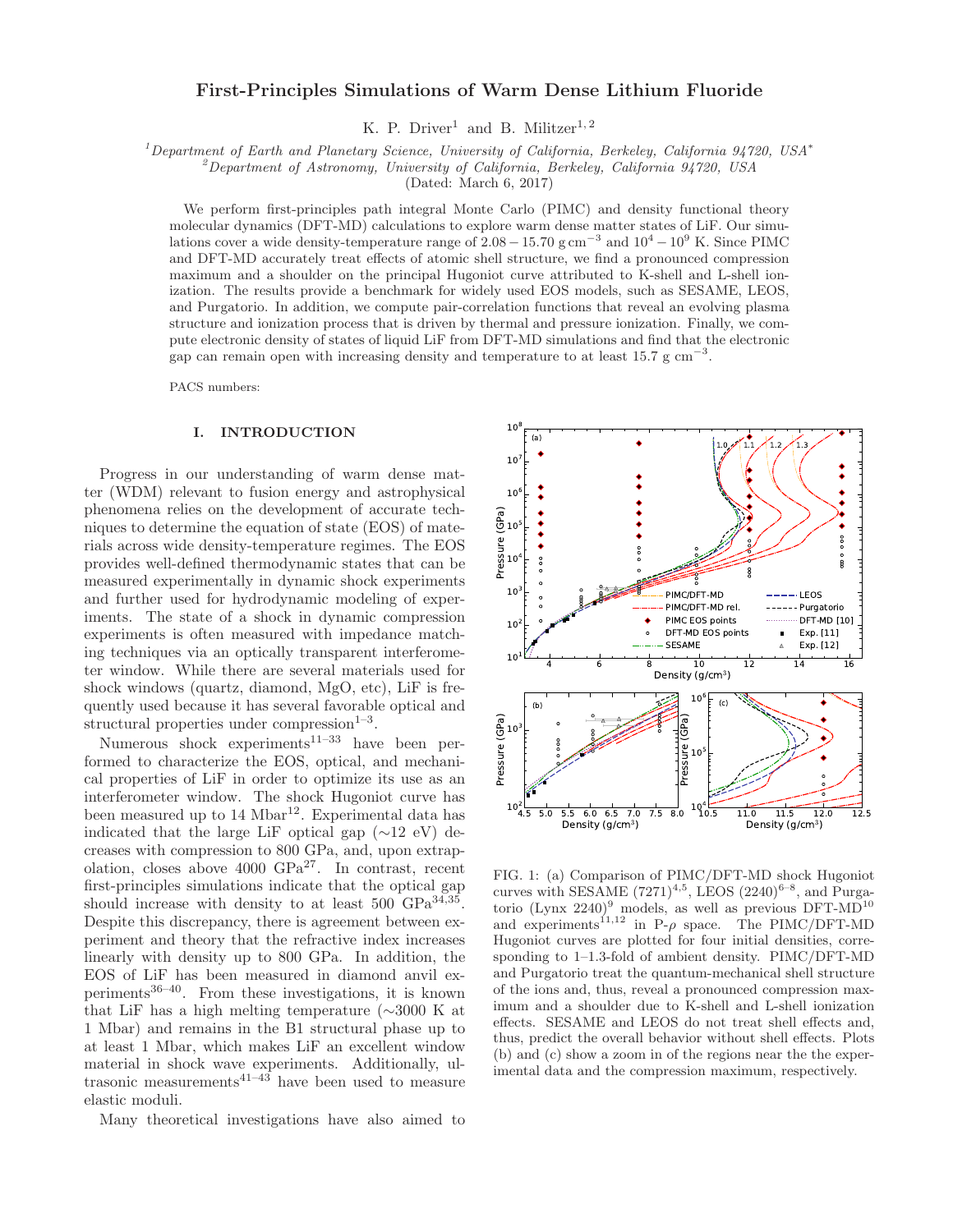

FIG. 2: Temperature-pressure conditions for the PIMC and DFT-MD calculations along four isochores corresponding to the densities of 2.082, 3.651, 7.582, and 15.701  $g \text{ cm}^{-3}$ . The blue, dash-dotted line shows the Hugoniot curve for an initial density of  $\rho_0 = 2.635 \text{ g cm}^{-3}$ .

understand the  $EOS^{10,44-46}$ , electronic<sup>46,47</sup> and elastic<sup>48–50</sup>, thermodynamic<sup>45,51–53</sup> transport<sup>54</sup>, and optical10,34,35,46,55 properties of LiF. Most of these simulations focus on relatively low-pressure and lowtemperature regimes to help constrain the phase, melt, and optical properties that are important for shock window experiments. The highest temperature and pressure simulations at which LiF has been studied so far, using density functional theory molecular dynamics (DFT- $MD)$  methods, were performed by Clérouin et al.<sup>10</sup>, which predicted the EOS and shock Hugoniot curve up to a density of 7  $\rm g \ cm^{-3}$  (14 Mbar) and a temperature of  $47,000 \text{ K}^{10}$ .

Because of the relevance of LiF for shock physics, it is desirable to have a first-principles EOS derived for much higher temperature and density conditions that span the the condensed matter, warm dense matter, and plasma physics regimes as a reference for shock experiments and hydrodynamic simulations. In recent works, we have developed a first-principles framework to compute coherent EOSs across a wide range of density-temperature regimes relevant to WDM by combining results from state-ofthe-art path integral Monte Carlo (PIMC) and DFT-MD methods for first<sup>56</sup>- and second-row<sup>57</sup> elements. In this paper, we apply our PIMC and DFT-MD methods to compute the EOS and plasma properties of LiF across a much larger density-temperature range than has been studied in previous first-principles studies. We also study the evolution of the plasma structure, ionization, and density of states over the WDM regime. And, finally, we compare our PIMC/DFT-MD shock Hugoniot curves



FIG. 3: LiF excess pressure, relative to the ideal Fermi gas, computed with PIMC, DFT-MD, and the Debye-Hückel plasma model. The results are plotted for densities of (a) 2.082, (b) 3.651, (c) 7.582, and (d) 15.701  $\text{g cm}^{-3}$  as a function of temperature.

with widely-used models and experiments.

The paper is organized as follows: Section II describes the simulation methods and details. Section III provides the internal energy and pressure EOS. Section IV characterizes the plasma structure evolution and ionization processes as a function of temperature and density via pair-correlation functions. Section V analyzes the electronic density of states as a function of LiF density and pressure. Section VI discusses the shock Hugoniot curves, and, finally, Sec. VII summarizes our work.

### II. SIMULATION METHODS

Rigorous discussions of the PIMC58–60 and DFT molecular dynamics  $(DFT-MD)^{61-63}$  methods have been provided in previous works, and the details of our simulations have been presented in our previous publications56,57,64–71. Here, we summarize the methods and provide the simulation parameters specific to LiF.

The general idea of our approach is to perform simulations along isochores at high temperatures  $(T>1\times10^6$  K)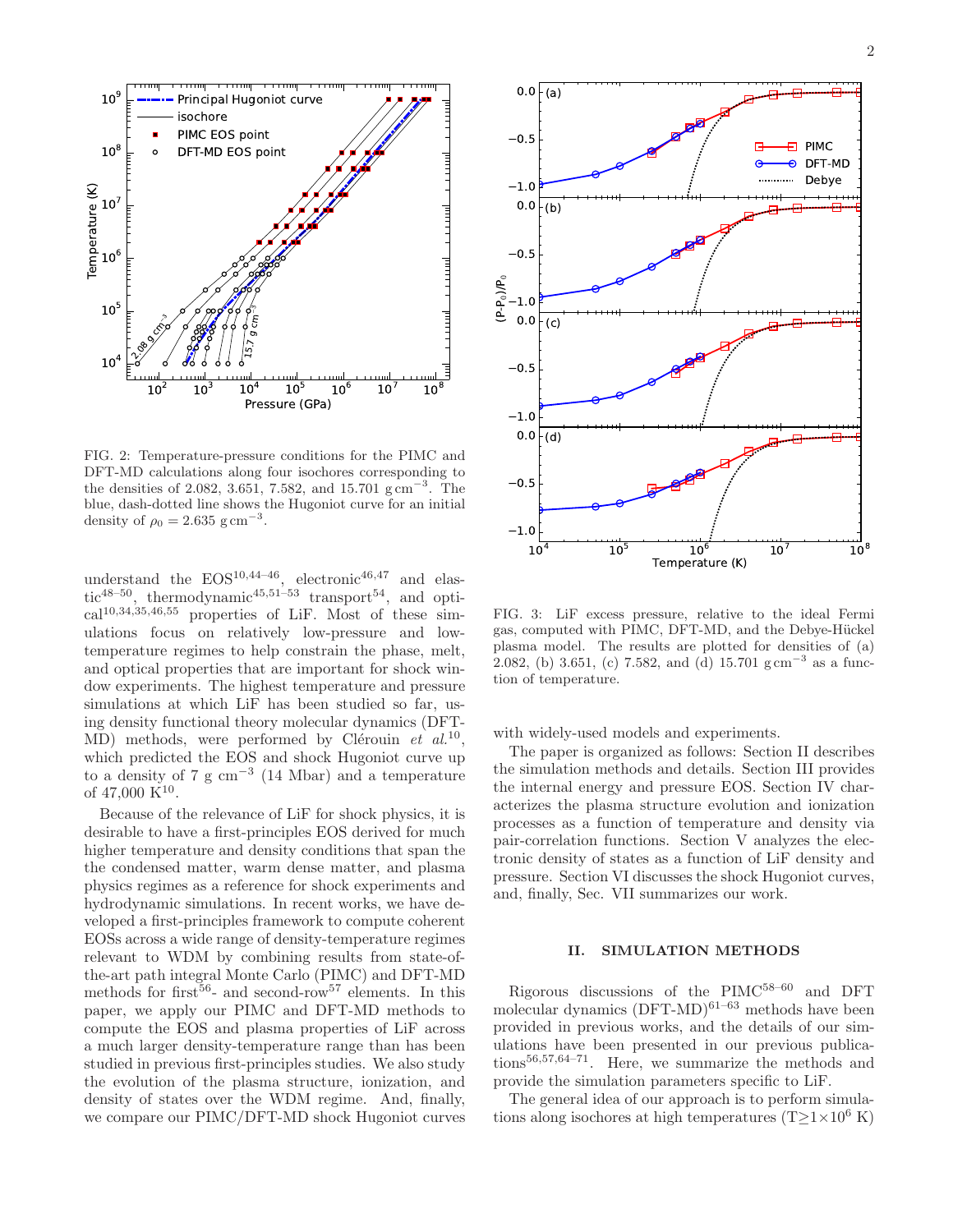

FIG. 4: LiF excess internal energy, relative to the ideal Fermi gas, computed with PIMC, DFT-MD, and the Debye-Hückel plasma model. The results are plotted for densities of (a) 2.082, (b) 3.651, (c) 7.582, and (d) 15.701 g cm<sup>-3</sup> as a function of temperature.

using PIMC and at low temperatures (T $\leq$ 1×10<sup>6</sup> K) using DFT-MD. We show the two methods produce consistent results at overlapping temperature regimes. The PIMC method samples the space of all quantum particle paths to determine the thermal density matrix of the many-body system. PIMC increases in efficiency with temperature (scaling as  $1/T$ ) as quantum paths become shorter and more classical in nature. In contrast, DFT-MD becomes increasingly inefficient with increasing temperature as the number of occupied bands increases unfavorably with temperature (scaling roughly as  $\sim$ T<sup>3/2</sup>). The only uncontrolled approximation in PIMC is the use of the fixed-node approximation, which restricts paths to avoid the well-known fermion sign problem<sup>72</sup>. We have shown the associated error is small for relevant systems at high enough temperatures<sup>56,58,60</sup>. The main approximation in DFT-MD is the use of an approximate exchangecorrelation (XC) functional, though at temperatures relevant to WDM, error in the XC is small relative to the total energy, which is the important quantity for EOS and Hugoniot simulations<sup>73</sup>.

PIMC uses a small number of controlled approxima-



FIG. 5: (a) Comparison of PIMC/DFT-MD shock Hugoniot curves with SESAME  $(7271)^{4,5}$ , LEOS  $(2240)^{6-8}$ , and Purgatorio (Lynx  $2240)^9$  models, as well as previous DFT-MD<sup>10</sup> and experiments<sup>13</sup> in T- $\rho/\rho_0$  space. The PIMC/DFT-MD Hugoniot curves are plotted for two initial, pre-compressed density states, corresponding to 1-fold and 1.3-fold of ambient. As in Fig. 1, PIMC/DFT-MD and Purgatorio predict shell structure effects along the Hugoniot, while SESAME and LEOS predict the overall behavior without shell effects. Plot (b) shows a zoom in of the compression maximum region.

tions, whose errors can be minimized by converging parameters, such as the time step and system size. In simulations using free-particle nodes, we typically use a timestep of  $1/256$  Ha<sup>-1</sup> for temperatures below  $4\times10^6$  K, where the total energy per atom is converged within 1%. This results in using between 4 and 162 time slices for the temperature range studied with PIMC  $(0.5\times10^6$  to  $1.034\times10^{9}$  K). Regarding finite size errors, we showed simulations of 8- and 24-atom cubic cells provide internal energies that agree within 1.0% and pressures that agree within 0.5% over the relevant temperature range for PIMC  $(T>1\times10^6 \text{ K})^{67}$ . Our results for the internal energy and pressure typically have statistical errors of  $0.3\%$  or less.

We employ standard Kohn-Sham DFT-MD simulation techniques for our low temperature  $(T \leq 1 \times 10^6 \text{ K})$  calculations of warm dense LiF. Simulations are performed with the Vienna Ab initio Simulation Package  $(VASP)^{74}$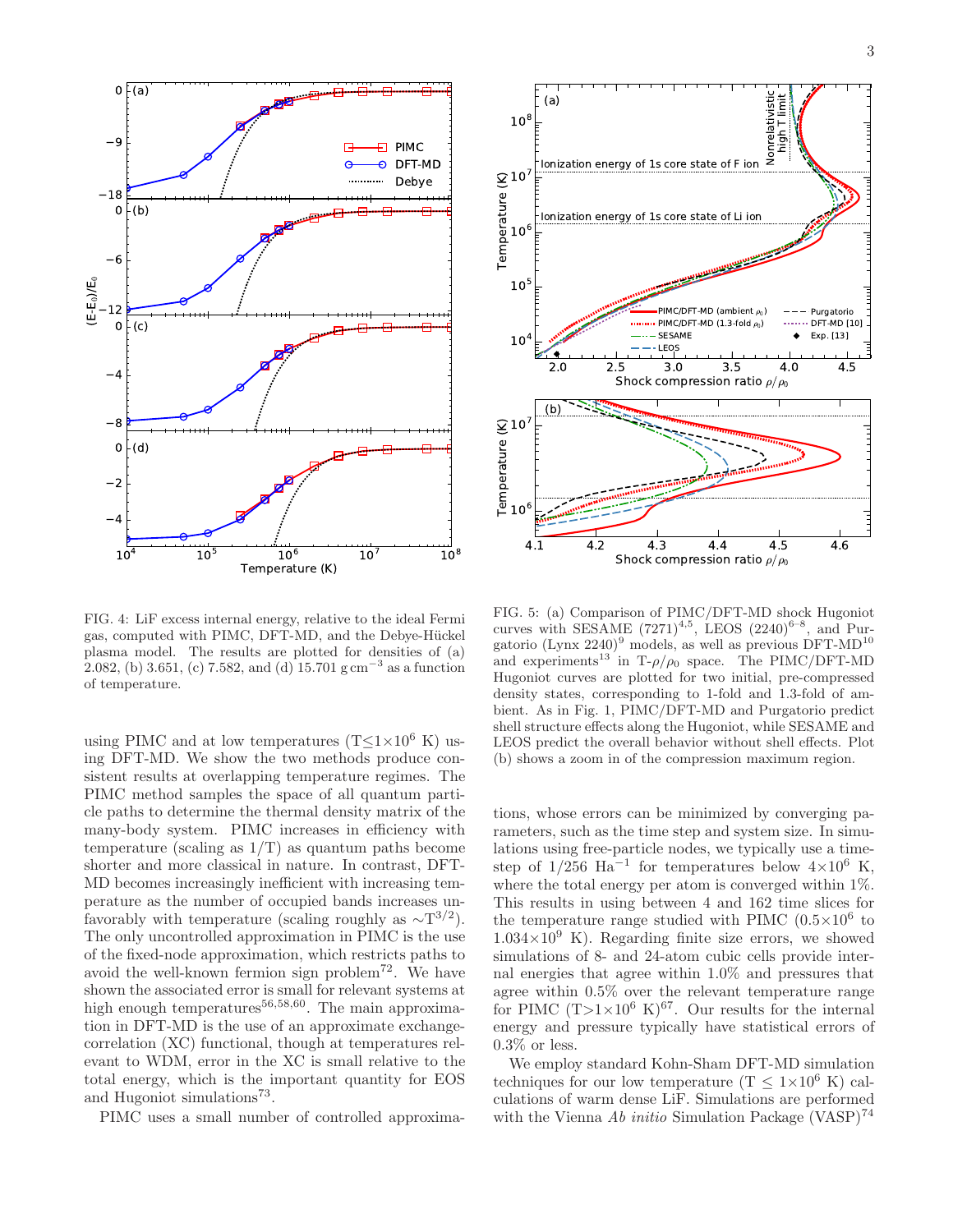

FIG. 6: Comparison of shock Hugoniot curves in  $P-\rho/\rho_0$  space for various materials initialized at ambient or experimental densities. The initial densities (in g  $\text{cm}^{-3}$ ) are He: 0.124, C: 2.253, N 0.807, O: 0.667, LiF: 2.635, Ne: 1.507, and Si: 2.329.

using the projector augmented-wave  $(PAW)$  method<sup>75,76</sup>, and a NVT ensemble, regulated with a Nosé thermostat. Exchange-correlation effects are described using the Perdew-Burke-Ernzerhof<sup>77</sup> generalized gradient approximation. Electronic wave functions are expanded in a plane-wave basis with a energy cut-off as high as 4000 eV in order to converge total energy. Size convergence tests up to a 64-atom simulation cell at temperatures of 10,000 K and above indicate that internal energies are converged to better than 0.1% and pressures are converged to better than 0.6%. We find, at temperatures above 250,000 K, 8-atom supercell results are sufficient for both energy and pressure since the kinetic energy far outweighs the interaction energy at such high temperatures<sup>67</sup>. The number of bands in each calculation were selected such that orbitals with occupation as low as 10<sup>−</sup><sup>4</sup> were included, which requires up to 7,500 bands in a 24 atom cell at  $1\times10^6$  K. All simulations are performed at the Γ-point of the Brillouin zone, which is sufficient for high temperature fluids, converging total energy to better than 0.01% compared to a grid of k-points.

## III. EQUATION OF STATE RESULTS

In this section, we report our combined PIMC and DFT-MD EOS results for the liquid, WDM, and plasma regimes at several densities in the range of 2.082–15.701  $g \text{ cm}^{-3}$  and temperatures ranging from  $10^4$ – $10^9$  K. The full-range of our EOS data is shown in pressure-density space in Fig. 1 and in temperature-pressure space in Fig. 2. These two figures will be discussed more thoroughly in Section VI. The Supplemental Material<sup>78</sup> provides a table of our full EOS data set. In order to put the PAW-PBE pseudopotential energies on the same scale



FIG. 7: Nuclear pair correlation functions for LiF liquid at a fixed temperature of  $2\times10^4$  K, computed with DFT-MD at four densities of (a) 2.082, (b) 3.651, (c) 7.582, and (d) 15.701 g cm<sup>-3</sup> (8-atom simulation cells).

as all-electron calculations, we shifted all of our VASP DFT-MD energies by -107.061113 Ha/LiF. This shift was determined by performing isolated, all-electron atomic calculations with the OPIUM  $\text{code}^{79}$  and corresponding isolated-atom calculations using the appropriate pseudopotential in VASP.

In order to analyze the behavior of our EOS data, Figs. 3 and 4 compare pressure and internal energy, respectively, along four isochores from PIMC, DFT-MD, and the classical Debye-Hückel plasma model<sup>80</sup> as a function of temperature. The pressures, P, and internal energies, E, are plotted relative to a fully ionized Fermi gas of electrons and ions with pressure,  $P_0$ , and internal energy,  $E_0$ , in order to compare only the excess pressure and internal energy contributions that result from particle interactions. With increasing temperature, the pressure and internal contributions due to interactions gradually decrease from the strongly-interacting condensed matter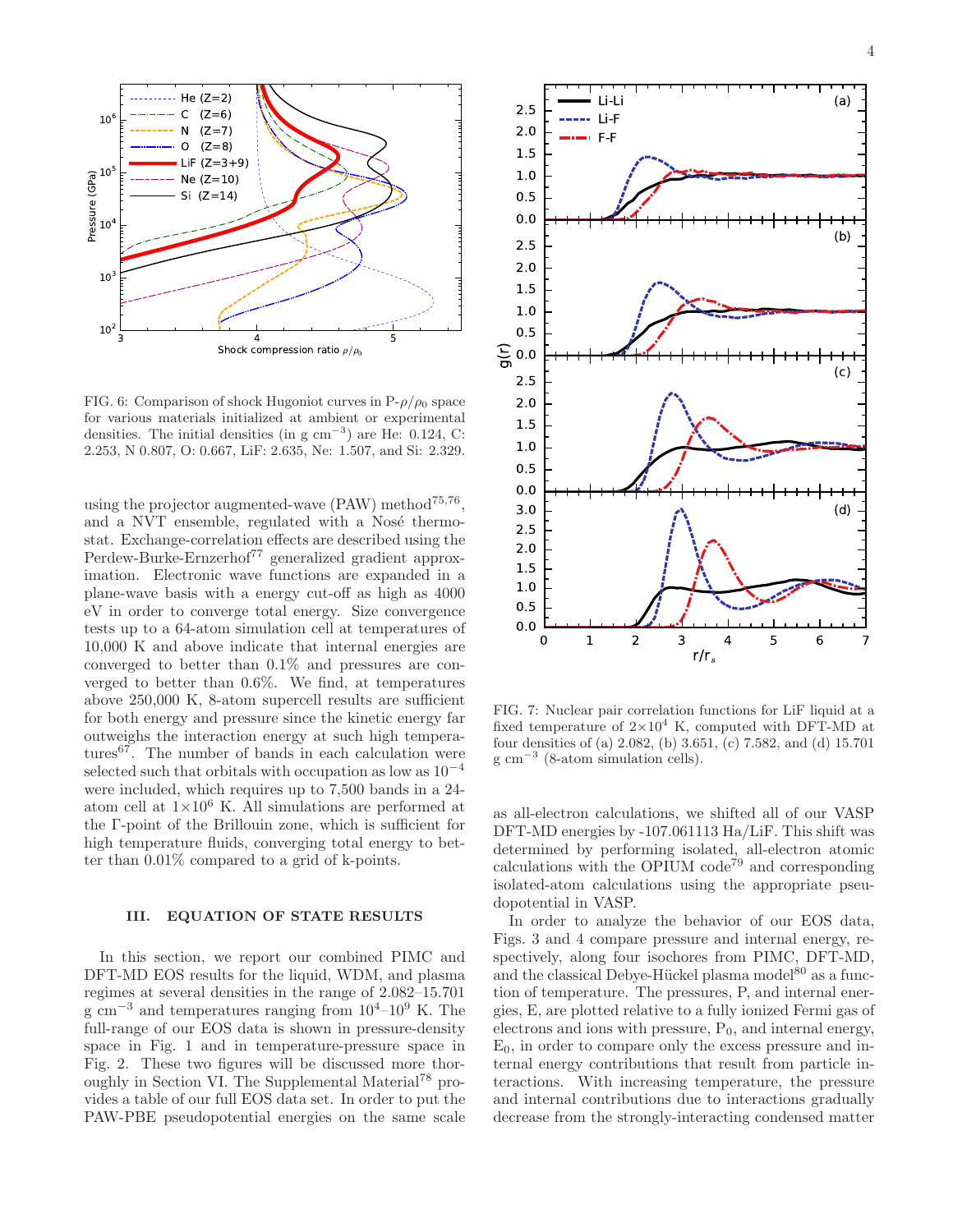

FIG. 8: Pair-correlation functions of Li nuclei computed with PIMC simulations of LiF over a wide range of temperatures at densities of (a) 2.082 and (b) 15.701 g  $cm^{-3}$  (8-atom simulation cells).



FIG. 9: Pair-correlation functions of F nuclei computed with PIMC simulations of LiF over a wide range of temperatures at densities of (a) 2.082 and (b) 15.701 g  $cm^{-3}$  (8-atom simulation cells).



FIG. 10: Pair-correlation functions of Li-F nuclei computed with PIMC simulations of LiF over a wide range of temperatures at densities of (a) 2.082 and (b) 15.701  $\mathrm{g\ cm}^{-3}$  (8-atom simulation cells).

temperatures over which PIMC is needed to bridge the warm dense matter regime (roughly 1−8×10<sup>6</sup> K)is relatively small compared to the entire high energy density regime.

The two figures together provide a coherent EOS over wide density-temperature range for LiF due to the fact that PIMC and DFT-MD provide consistent, overlapping results, with a maximum difference of 3% in the pressure and 3.6% (∼1.7 Ha/LiF) in the internal energy at  $1\times10^6$  K. Furthermore, this agreement between PIMC and DFT-MD provides validation for the use of zero-temperature exchange correlation functionals in WDM applications and the use of free-particle nodes in PIMC. However, as noted by Karasiev *et al.*<sup>73</sup>, this may only be true when the total energy is large relative to the exchange-correlation energy. Finite-temperature exchange-correlation contributions were predicted to be significant for other properties, such as conductivity at low densities. At lower temperatures, PIMC results become inconsistent with DFT-MD results because the freeparticle nodal approximation in PIMC simulations is no longer appropriate.

### IV. SHOCK COMPRESSION

regime, where bound states dominate, to the weaklyinteracting, fully-ionized plasma regime, where agreement is found with the Debye-Hückel model. As one expects, the classical Debye-Hückel model is inadequate for temperatures below  $8\times10^6$  K since it fails to treat bound electronic states. For low Z elements, the range of

Dynamic shock compression experiments allow one to directly measure the equation of state and other physical properties of hot, dense fluids. Such experiments are often used to determine the principal Hugoniot curve, which is the locus of final states that can be obtained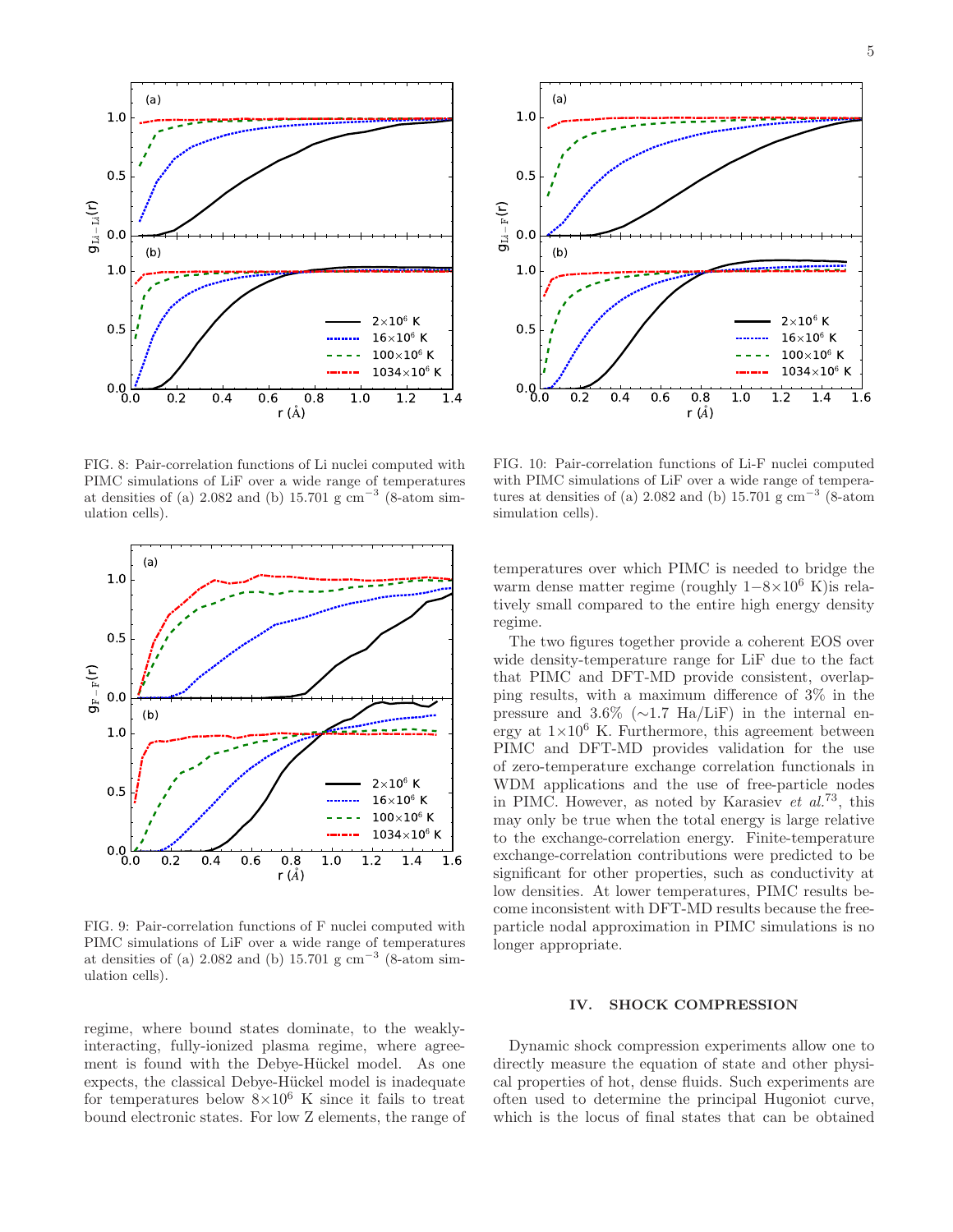

FIG. 11: Comparison of nuclear pair-correlation functions for LiF at a temperature of  $1\times10^6$  K and a density of 15.701 g cm<sup>-3</sup> computed with PIMC and DFT-MD (24-atom simulation cells).

from different shock velocities. Density functional theory has been validated by experiments as an accurate tool for predicting the shock compression of a variety of different materials $81-83$ .

During a shock wave experiment, a material whose initial state is characterized by an internal energy, pressure, and volume,  $(E_0, P_0, V_0)$ , will change to a final state denoted by  $(E, P, V)$  while conserving mass, momentum, and energy. This leads to the Rankine-Hugoniot rela- $\text{tion}^{\text{84}},$ 

$$
(E - E_0) + \frac{1}{2}(P + P_0)(V - V_0) = 0.
$$
 (1)

Here, we solve this equation for our computed firstprinciples EOS data set, which is reported in the Supplemental Material<sup>78</sup>. We obtain a continuous Hugoniot curve by interpolating the EOS data with a rectangular bivariate spline as a function of  $\rho$  and T. We have compared several different spline algorithms and find the differences are negligible given that reasonable choices are made for the isochore densities with respect to Hugoniot features. In order to obtain the principal Hugoniot curve, we used initial conditions based on the energy and pressure of ambient, solid LiF in the B1 phase computed with static DFT (P<sub>0</sub> = 3.323 GPa, E<sub>0</sub> =  $-107.417375$  Ha/LiF,  $V_0 = 16.346636$  Å<sup>3</sup>/LiF,  $\rho_0 = 2.635$  g cm<sup>-3</sup>). The resulting Hugoniot curve has been plotted in  $P-\rho$  space in Fig. 1, in T-P space in Fig. 2, and in  $T-\rho/\rho_0$  space in Fig. 5.

Samples in shock wave experiments may be precompressed inside of a diamond anvil cell before the shock wave is launched in order to reach much higher final densities than are possible with a sample at ambient conditions85,86. This technique allows shock wave experiments to probe a density-temperature regimes consistent with planetary and stellar interiors. Therefore, we repeat our Hugoniot calculation starting with initial densities of 1.1 to 1.3-fold of the ambient density.

Fig. 5 shows the temperature along the Hugoniot curve as a function of the shock-compression ratio for the principal Hugoniot curve and a curve corresponding to 1.3 fold precompression. Consistent with our studies of other elements, we find that an increase in the initial density leads to a slight reduction in the shock compression ratio because particles interact more strongly at higher density. In the high-temperature limit, all curves converge to a compression ratio of 4, which is the value of a nonrelativistic, ideal gas. We also show the magnitude of the relativistic correction to the Hugoniot in the hightemperature limit. The shock compression and structure along the Hugoniot is determined by the excitation of internal degrees of freedom, such as dissociation and ionization processes, which increases the compression, and, in addition, the interaction effects, which decrease the compression<sup>87</sup>.

In the structure of the principal Hugoniot curve, we identify a pronounced compression maximum at high temperature and a shoulder at lower temperature, which correspond to the ionization of the K-shell and L-shells in LiF. The lower-temperature shoulder on the principal Hugoniot curve occurs near a compression ratio of  $\rho/\rho_0 =$ 4.28 and a temperature of  $9.00\times10^5$  K (77.56 eV), which corresponds to the K-shell ionization of lithium and the L-shell ionization of fluorine. The K-shell ionization energies of lithium are 75.64 eV  $(8.78\times10^5 \text{ K})$  and 122.45 eV  $(1.42\times10^6 \text{ K})^{88}$ . The 2p state of lithium is already ionized by a temperature of 5.39 eV  $(6\times10^4 \text{ K})$ . The L-shell ionization energies of fluorine range from 17.42–185.19 eV  $(0.2-2.1\times10^6)$  K). The higher-temperature compression maximum at  $\rho/\rho_0 = 4.54(1)$  on the principal Hugoniot curve occurs at temperature of  $4.53\times10^6$  K (365.29 eV), which corresponds to the K-shell ionization in fluorine. The K-shell ionization energies of fluorine are 953.89 and 1103.12 eV (11.1 and  $12.8 \times 10^6$  K). This is consistent with the ionization process we observe in Figs. 12 and 13, where charge density around the nuclei is reduced over the range of  $1-8\times10^6$  K. Propagating errors from our equation of state data into the Hugoniot curve shows that the statisticial uncertainty in the density is at most 4% and, the statistical error in the pressure is at most 3%.

Figure 1 shows the principal and pre-compressed Hugoniot curves in  $P - \rho$  space. Starting from ambient density  $(2.635 \text{ g cm}^{-3})$ , the compression maximum occurs at a density of  $12.113 \text{ g cm}^{-3}$  (4.596-fold compression) and a pressure of  $1.988 \times 10^5$  GPa. Starting with a precompressed density of 1.3-fold of ambient (3.426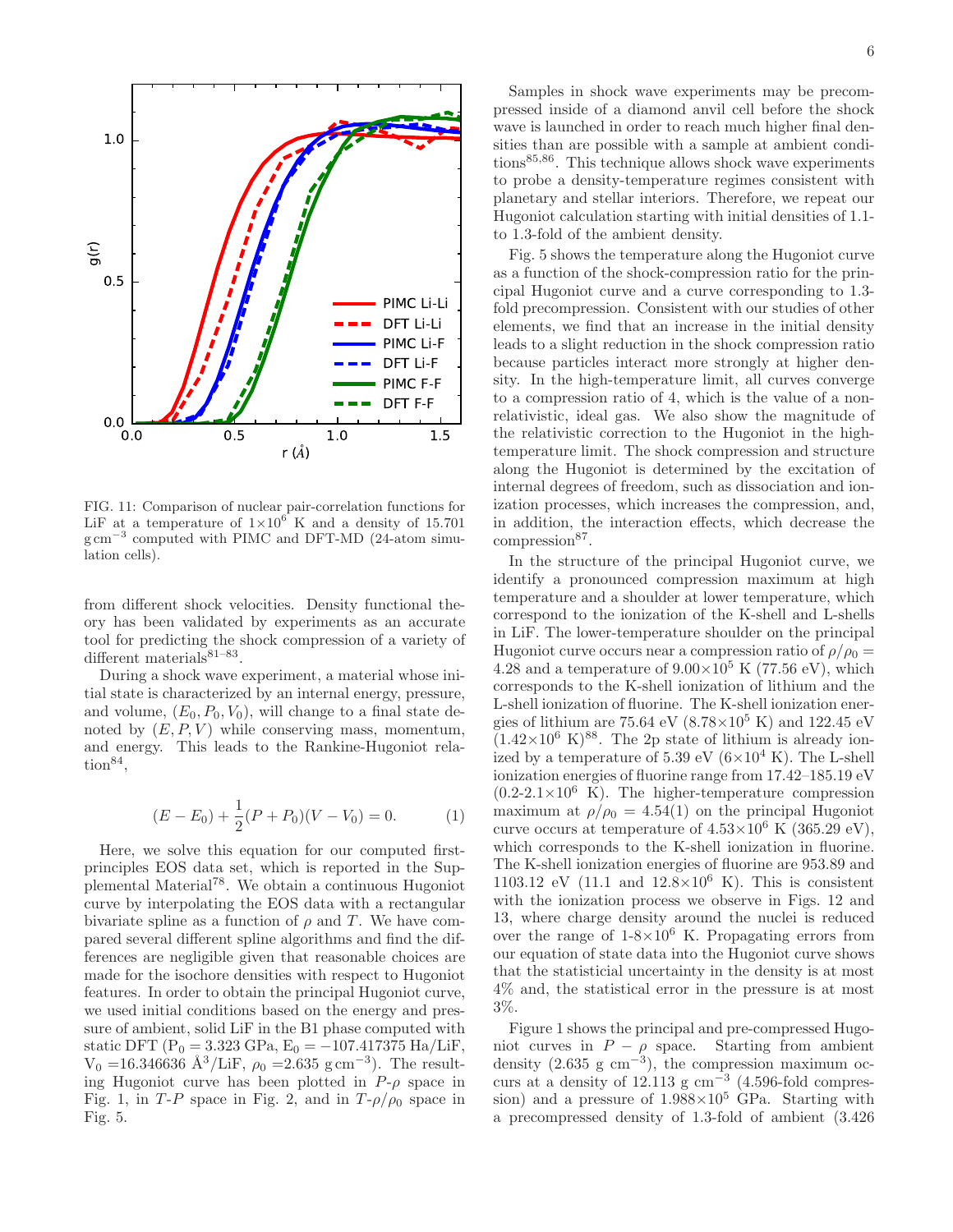g cm−<sup>3</sup> ), the compression maximum occurs at a density of  $15.537$  g  $\text{cm}^3$  (5.897-fold compression) and a pressure of  $2.704\times10^5$  GPa. Alternatively, higher densities can be reached with multi-shock experiments<sup>89</sup>.

In both Fig. 1 and Fig. 5, we compare our PIMC principal Hugoniot curve with several, widely-used EOS models, such as SESAME (Table 7271)<sup>4,5</sup>, LEOS  $(2240)^{6-8}$ , and Purgatorio (Lynx 2240)<sup>9</sup>. The SESAME and LEOS models are largely based on variations of the Thomas-Fermi model, which treats electrons in an ion-sphere as a non-uniform electron gas, neglecting quantummechanical shell structure of the Li and F nuclei. Therefore, we see that, while the SESAME and LEOS Hugoniot curves provide good overall agreement with PIMC in this case, they do not exhibit any compression maximum related to shell structure. On the other hand, the DFT-based, average-atom Purgatorio (Lynx) model does compute the shell structure for an average of multiple ionic states. Thus, Purgatorio predicts the correct ionization features, a shoulder and a well-defined compression maximum, along the principal Hugoniot curve in good agreement with PIMC. However, overall the Purgatorio Hugoniot curve is slightly less compressible than the PIMC prediction. Remarkably, Purgatorio achieves this level of accuracy while being  $100-1000\times$  more efficient than Kohn-Sham DFT-MD and PIMC.

We also compare with experimental data in Fig. 1 and Fig. 5, which is available for low temperatures and pressures. At lowest temperatures in Fig. 5, the Hugoniot curves of all models lie slightly above the shock melting measurement by Kormer<sup>13</sup>. In Fig. 1, all models agree reasonably well with the experimental liquid shock data of Kormer *et al.*<sup>11</sup>, given there may be slight differences in initial shock conditions. The lowest-pressure experimental data from Hicks et  $al$ .<sup>12</sup> lies about 250 GPa above previous DFT-MD<sup>10</sup> and LEOS results, while SESAME and the DFT-MD calculations presented here pass through the lowest pressure data point.

Finally, Fig. 6 compares our LiF Hugoniot curve in  $P-\rho/\rho_0$  space with our previous first-principles Hugoniot curves for other first- and second-row materials<sup>90</sup>,  $He^{65}$ ,  $C^{56,66}$ ,  $N^{69}$ ,  $O^{68}$ ,  $Ne^{67}$ ,  $Si^{57,70}$ . For each Hugoniot curve, DFT-MD data is plotted for  $T<1\times10^6$  K, and PIMC results are plotted for higher temperatures. Each Hugoniot curve exhibits at least one distinct shockcompression maximum corresponding to K or L shell ionization. The maximum compression ratio reached in each case is largely determined be the initial density of the system due to interaction effects. Helium has the lowest initial density and highest maximum compression ratio, while LiF has the highest initial density and lowest maximum compression ratio. The pressure (and temperature) at the compression maximum scales with roughly with the binding energy,  $Z^2$ , which means a higher pressure (or temperature) is needed to reach the regime of ionization. Therefore, as a general trend, as Z increases, the compression peak temperatures increase. In the hightemperature limit, all curves converge to a compression ratio of 4, which is the value of a nonrelativistic, ideal gas.

### V. PAIR-CORRELATION FUNCTIONS

In this section, we provide a discussion of the temperature and density dependence of pair-correlation,  $g(r)$ , functions and ionization processes in warm dense LiF. The radial pair correlation function is defined as

$$
g(r) = \frac{V}{4\pi r^2 N^2} \left\langle \sum_{j>i} \delta(r - r_{ij}) \right\rangle, \tag{2}
$$

where N is the total number of particles, V is the cell volume, and r is the distance from the ith reference particle.

Fig. 7 shows Li-Li, Li-F, and F-F pair-correlation curves at a fixed, low temperature of  $2\times10^4$  K computed with DFT-MD simulations in 64-atom cells at four densities. We plot the  $g(r)$  functions as a function of  $r/r_s$ , where  $r_s$  is the radius of a sphere whose volume is equal to the electron number density, in order to clearly differentiate between correlation- and density-driven changes. The results we find are in a good agreement with trends found by Clérouin et  $al^{10}$ , but investigated for a larger density range. As in most fluids, LiF becomes more structured with increasing density. We also note that higher temperatures always result in less structured fluid at each density. Compared to the other  $g(r)$  functions, there is less structure in Li-Li curves, which implies those nuclei interact weakly. By examining the mean square displacements as a function of time, we also find the lithium atoms diffuse much faster due to their lighter mass. The fluorine atoms exhibit increasing strong correlations with density, preserving an ionic fluid structure, as seen in the  $F-F g(r)$  peak. Furthermore, the lithium atoms remain strongly correlated with ionic fluorine structure due to Coulomb interactions, as seen in the Li-F  $g(r)$  peak.

Figures 8, 9, and 10 show ion-ion  $q(r)$  curves for Li-Li, F-F, and Li-F pairs in LiF plasmas, respectively. The  $g(r)$  functions were computed with PIMC at temperatures relevant to WDM for four densities. We first note that  $g(r)$  curves corresponding to heavier ions are systematically found further apart than lighter ions due to stronger Coulomb repulsion and Pauli exclusion from bound electrons. In each case, the atoms are kept farthest apart at low temperatures. As temperature increases, kinetic energy of the nuclei increases, leading to stronger collisions and making it more likely to find them at close range. At the same time, the atoms become increasingly ionized, which gradually reduces the Pauli repulsion, while increasing the ionic Coulomb repulsion. At the highest temperatures, the system approaches the Debye-H¨uckel limit, behaving like a weakly correlated system of screened Coulomb charges. As density increases, the likelihood of finding two nuclei at close range rises only slightly.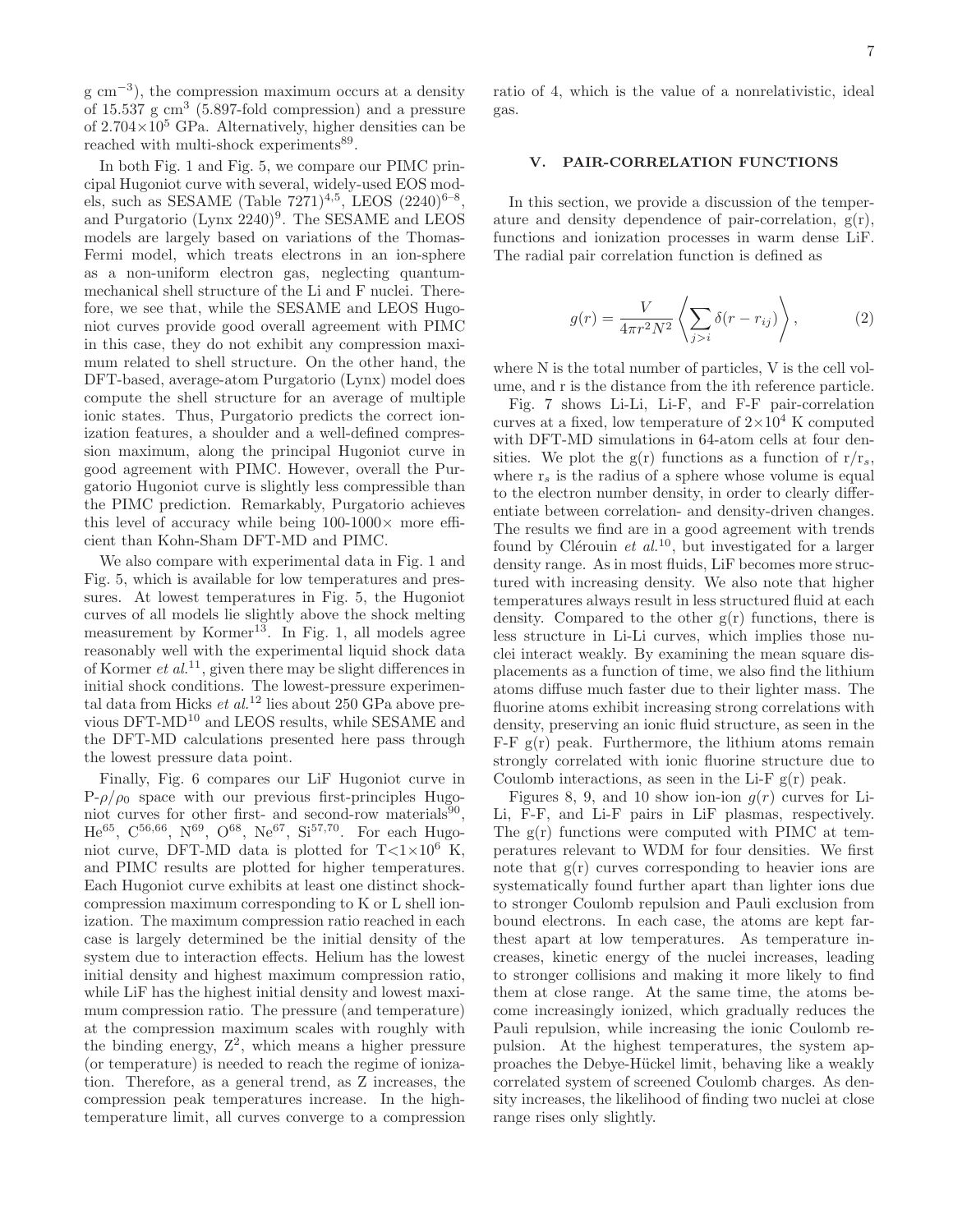

FIG. 12: Number of electrons contained in a sphere of radius, r, around a lithium nucleus in LiF plasma. PIMC data at two densities of (a) 2.082 and (b) 15.701 g cm<sup>-3</sup> and four temperatures is compared with the doubly occupied lithium 1s core ground state (8-atom simulation cells).

In order to show that PIMC and DFT-MD predict similar plasma structures, Fig. 11 compares Li-Li, Li-F, and F-F g(r) curves using both methods at  $1\times10^6$  K at our highest isochore density of 15.701 g cm<sup>−</sup><sup>3</sup> in 24-atom simulation cells. The fact that the PIMC and DFT-MD  $g(r)$ curves nearly overlap indicates that both methods predict a consistent ionic plasma structure in addition to a consistent EOS. There are some small differences in the Li-Li  $g(r)$  DFT-MD and PIMC curves likely due to frozen-core pseudopotentials and exchange correlation effects.

Figs. 12 and 13 show the integral of the nucleuselectron pair correlation function,  $N(r)$ , for Li-e and F-e in LiF plasma, respectively, as a function of temperature and density.  $N(r)$  represents the average number of electrons within a sphere of radius r around a given nucleus.  $N(r)$  is given by the formula

$$
N(r) = \left\langle \frac{1}{N_I} \sum_{e,I} \theta(r - |\vec{r}_e - \vec{r}_I|) \right\rangle, \tag{3}
$$

where the sum includes all electron-ion pairs and  $\theta$  represents the Heaviside function.

In each figure, we compare our PIMC  $N(r)$  curves with the 1s ground-state of a corresponding isolated Li or F atom to gauge the extent of ionization. It is clear from Fig. 12 that the lithium ion is almost fully ionized for all temperatures and densities considered. While there are some partially bound states remaining in the lithium ions at a temperature of  $1\times10^6$  K, by  $8\times10^6$  K the Li



FIG. 13: Number of electrons contained in a sphere of radius, r, around a fluorine nucleus in LiF plasma. PIMC data at two densities of (a) 2.082 and (b) 15.701 g cm<sup>-3</sup> and four temperatures is compared with the doubly occupied fluorine 1s core ground state (8-atom simulation cells).



FIG. 14: The electron-electron pair-correlation functions for electrons with opposite spins in PIMC calculations of LiF plasma at densities of (a) 2.082 and (b) 15.701 g  $\text{cm}^{-3}$  (8atom simulation cells).

atoms have been fully ionized. In contrast, from Fig. 13 it is clear that the higher-Z, fluorine ion still has bound 1s electrons at  $1\times10^6$  K due to a higher binding energy. As temperature increases, the K-shell of the flu-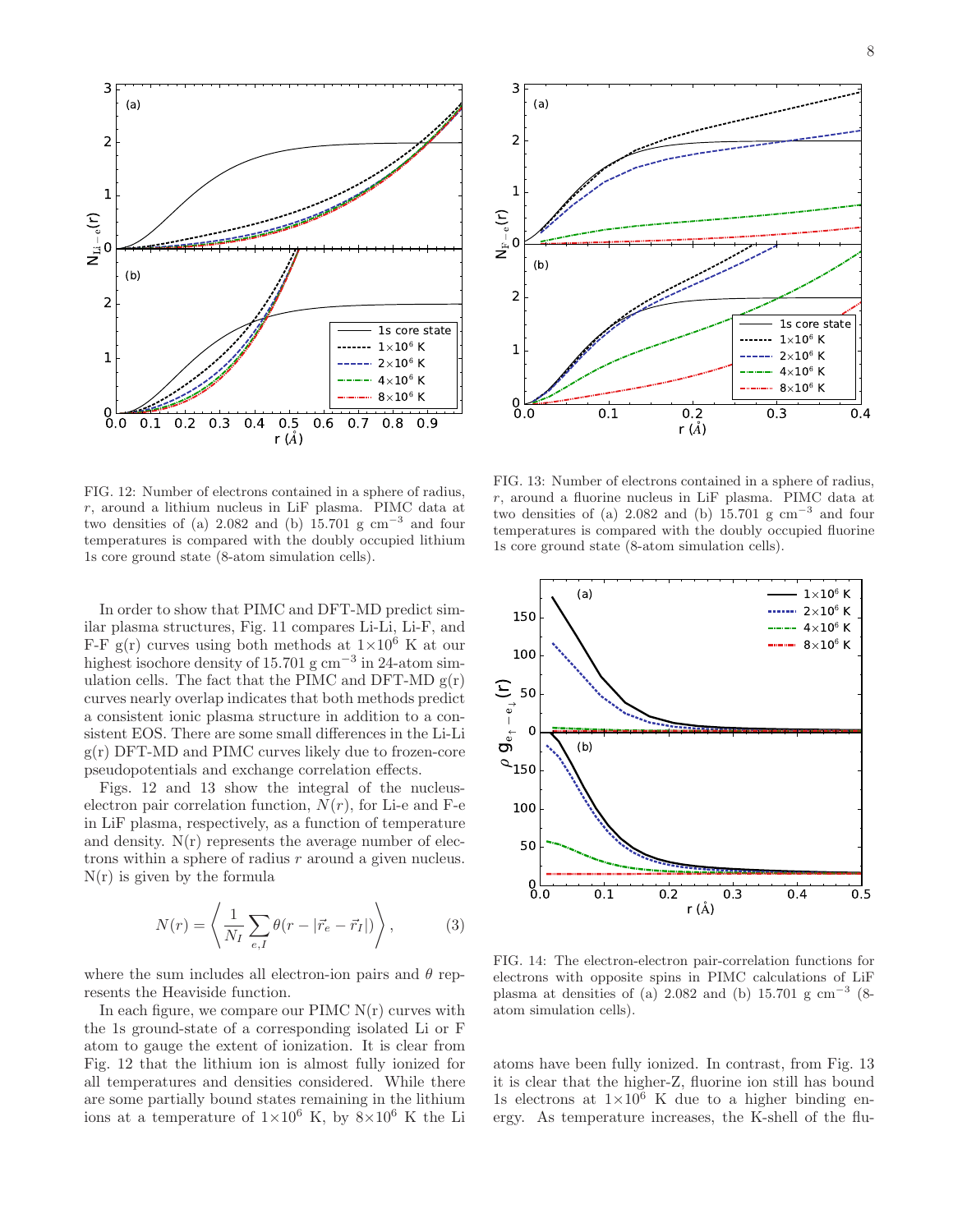

FIG. 15: The electron-electron pair-correlation functions for electrons with parallel spins in PIMC calculations of LiF plasma at densities of (a) 2.082 and (b) 15.701 g  $\text{cm}^{-3}$  (8atom simulation cells).

orine ions gradually becomes more ionized, causing  $N(r)$ to decrease. As density increases, it is apparent that higher temperatures are required to fully ionize the fluorine ion. Thus, we observe that the 1s ionization fraction decreases with density, which indicates that pressure ionization of the fluorine K-shell is absent, as we have observed for other first- and second-row elements in our previous work<sup>68,90</sup>.

Fig. 14 shows electron-electron pair correlations in LiF plasma for electrons having opposite spins. The functions are multiplied by the mass number density  $\rho$ , so that the integral under the curves is proportional to the number of electrons. The electrons are most highly correlated at low temperatures, which reflects that multiple electrons occupy bound states around a given nucleus. As temperature increases, electrons are thermally excited, decreasing the correlation among each other. The positive correlation at short distances increases with density, consistent with a lower ionization fraction seen in our  $N(r)$  plots.

Fig. 15 shows electron-electron pair correlations in LiF plasma for electrons with parallel spins. The positive correlation at intermediate distances ( $r \approx 0.2$  Å) reflects that different electrons with parallel spins are bound to a given nucleus. For short separations, electrons strongly repel due to Pauli exclusion and the functions decay to zero. As density increases, the peak at intermediate distances decreases and clearly shows the effect of pressure ionization of the L shell. Pressure ionization is expected for L-shell orbitals because they are much larger than the K-shell orbitals and are therefore subject to Pauli



FIG. 16: Electronic DOS plotted at temperature-density conditions along the principal shock Hugoniot curve. The upper panel shows the total DOS (all), while the lower panel shows occupied DOS (occ).

exchange with nearby nuclei. As temperature increases, electrons become less bound, which also causes the correlation to become more like an ideal fluid.

### VI. ELECTRONIC DENSITY OF STATES

In this section, we report DFT-MD results for the electronic density of states (DOS) as a function of temperature and density in the liquid and plasma states of LiF. This analysis provides further insight into the temperature-density evolution of ionization effects and the band gap. All DOS curves were computed with 64 atom simulation cells. At this cell size and temperature range  $(1\times10^4 - 5\times10^5)$  K), we found a single k-point provides sufficiently converged DOS results. Smooth curves were obtained by averaging over a MD simulation and applying a Gaussian smearing of 0.5 eV to the band energies. Furthermore, the eigenvalues of each snapshot were shifted so that the Fermi energies,  $E_F$ , align at zero, and the integral of the occupied DOS is normalized to 1.

Fig. 16 shows the total and occupied DOS at six points along the liquid and plasma shock Hugoniot curve as predicted by DFT-MD (see Section VI). At low temperatures and densities, the general structure is composed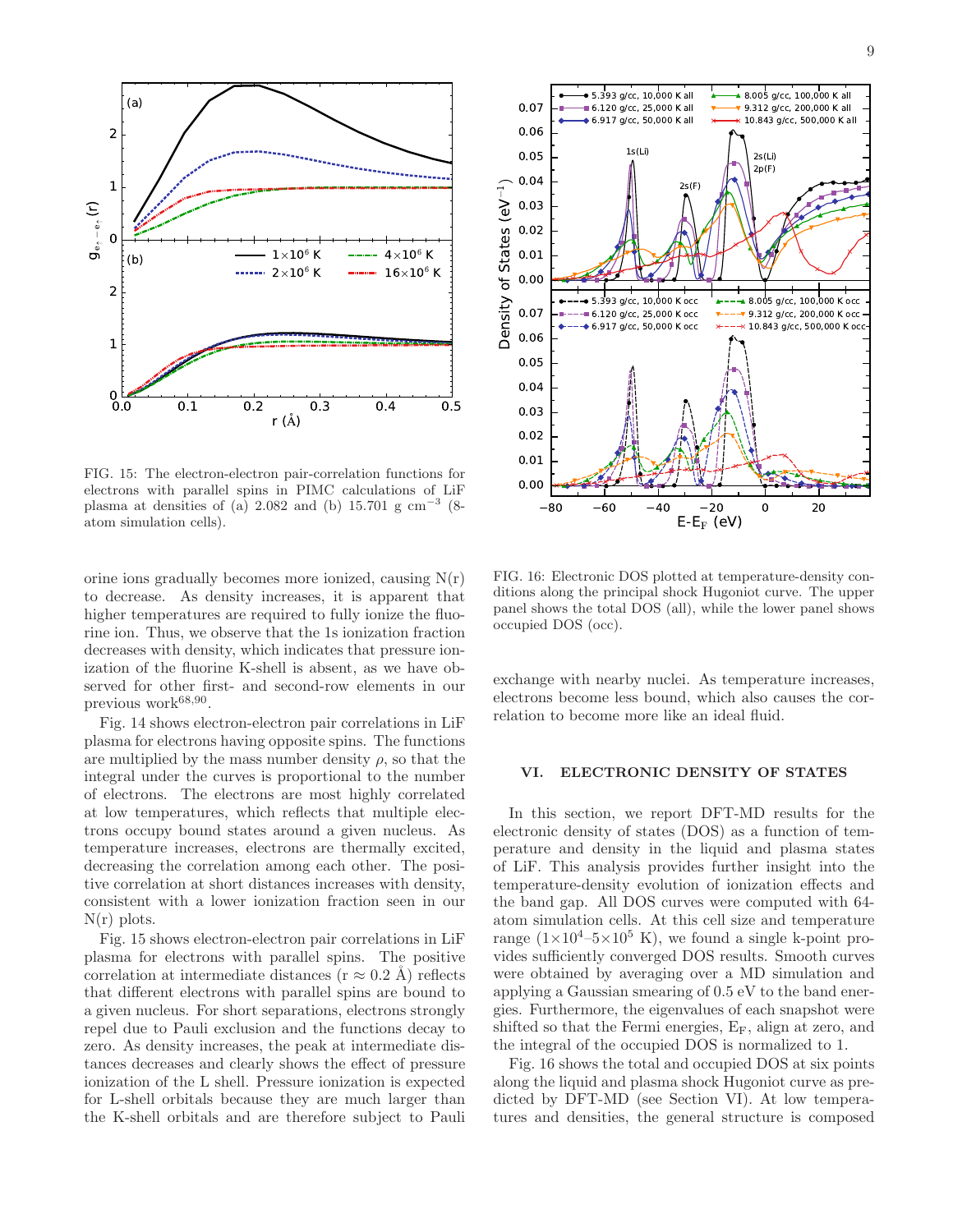of three peaks below the Fermi energy, representing the atomic 1s, 2s and 2p states. The 1s peak is due to lithium, which is treated with an all-electron pseudopotential, while the fluorine pseudopotential has a frozen 1s core. Depending on the temperature-density conditions, the DOS exhibits a gap or pseudogap followed by a continuous spectrum of conducting states. The lowest densitytemperature condition exhibits a gap, which is consistent with the work of Clérouin et  $al^{10}$ , who showed a gap in the liquid persists along the Hugoniot curve to the melting point over density range of  $4.5-6.5$  g cm<sup>-3</sup>. The DOS at higher temperature-density conditions exhibits a pseudogap, whose depth generally decreases for increasing temperature-density conditions along the Hugoniot. The DOS peaks broaden and merge at higher temperatures and densities as LiF becomes further ionized. For the highest temperature and density, the total DOS begins to resemble that of an ideal fluid.

Regarding the occupied DOS, the fraction of occupied states lying above the Fermi energy drastically increases as temperature-density conditions increase along the Hugoniot curve. Consistent with our pair-correlation analyses, we attribute the increase in occupation above the Fermi energy to a combination of thermal and pressure ionization. For lithium ions, both L-shell and K-shell states undergo a significant thermal ionization, while for fluorine ions, only the L-shell states are subject to thermal ionization in the temperature range considered for the DOS. The L-shell states in both lithium and fluorine are partially pressure ionized at the highest densities considered here, but 1s states remain bound for the conditions considered in the DOS plot.

Fig. 17 shows a set of DOS curves for a fixed temperatures as a function of density for off-Hugoniot states lying in the low-temperature liquid regime. While all curves shown are found to be liquid in the DFT-MD simulations, we note that any lower temperatures than those shown resulted in a frozen structure using 64-atom simulation cells. In this temperature-density regime, we find that the band gap forms at increasingly higher temperatures with increasing density. Based on our ionic pair correlation analysis in Fig. 7, we find the reason for this trend in the band gap is due to ordering maintained within the fluid due ionic Coulomb interactions. While higher temperatures tend to disorder the fluid, closing the gap, higher densities stabilize an ionic structure that promotes a gap. We also note that, for the low temperatures and high densities, it is clear that the K-shell states are not pressure ionized even at the highest density studied here  $(15.7 \text{ g cm}^{-3})$  and the majority of occupied states still lie below the Fermi energy.

#### VII. CONCLUSIONS

In this paper, we have extended the first-principles EOS of LiF to a much wider temperature-density range than it has ever been studied previously. For the first



FIG. 17: Electronic DOSs at fixed, liquid temperatures at four densities of (a) 2.082, (b) 3.651, (c) 7.582, and (d) 15.701  $\mathrm{g\,cm}^{-3}$ .

time, we are able to predict the compression maximum on the principal Hugoniot from first principles. We used PIMC and DFT-MD to construct a coherent EOS that bridges the liquid, WDM, and plasma regimes. We showed that both PIMC and DFT-MD produce consistent EOS data in the range of  $5\times10^5$ -1 $\times10^6$  K, validating the use of free-particle nodes in PIMC and zerotemperature XC functionals in DFT-MD for warm dense LiF. We then studied pair-correlations of electron and nuclei in LiF liquid and plasmas, revealing an evolving plasma structure and ionization process that is driven by thermal and pressure ionization effects. In addition, we computed the density of states to show how LiF can maintain an open band gap to densities as high as 15 g cm<sup>−</sup><sup>3</sup> due to strong ionic correlations. Finally, we examined the shock compression behavior of LiF and computed a first-principles benchmark of the principal Hugoniot for several pre-compression conditions. We compare our PIMC Hugoniot results with widely used Thomas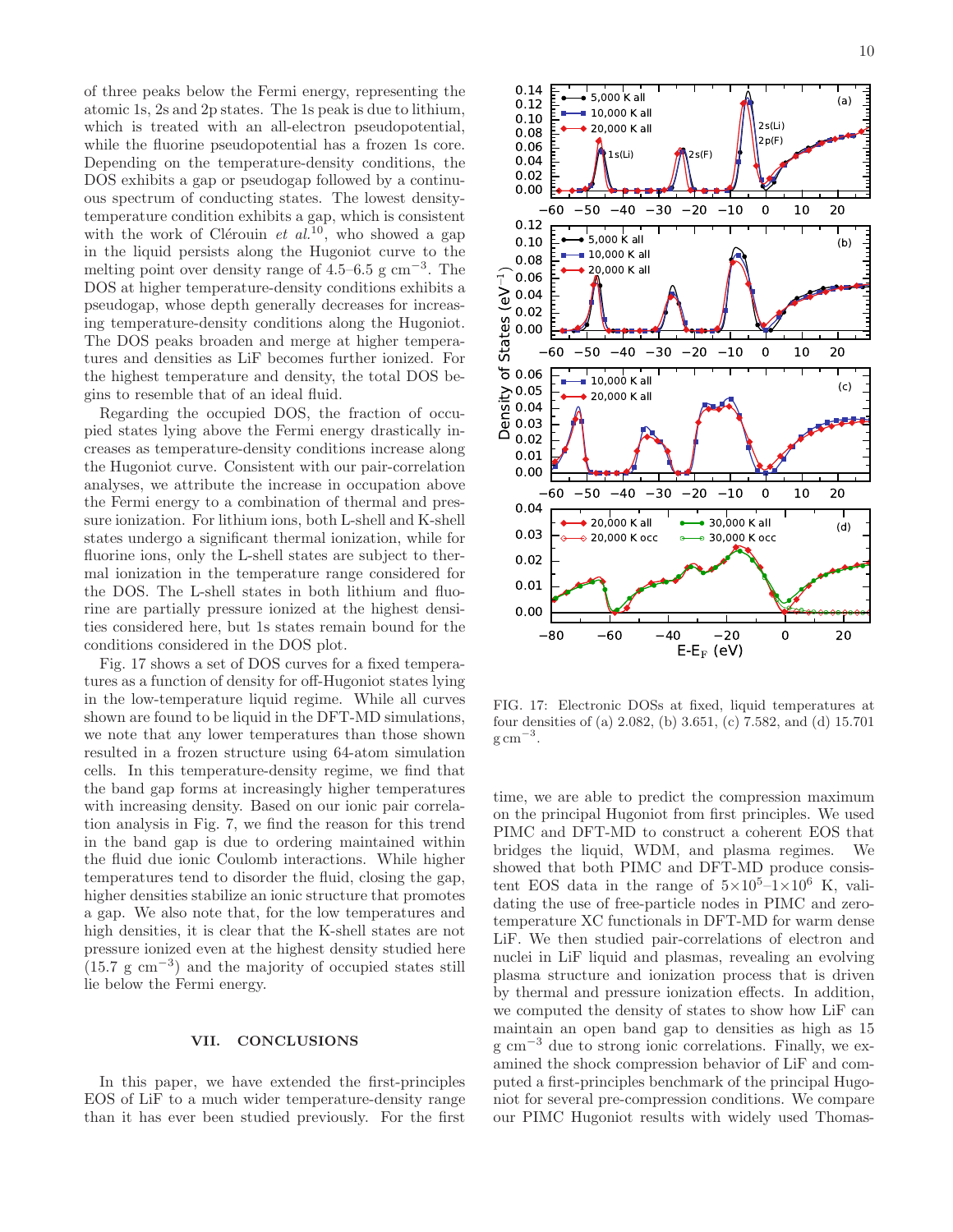Fermi-based models (SESAME and LEOS), which do not include shell effects, and a DFT-based average-atom Purgatorio model, which agrees well with PIMC, but is slightly stiffer. Overall, we demonstrate that PIMC is an important tool to benchmark the EOS in the WDM regime. Kohn-Sham based DFT simulations are too inefficient to access physics at temperatures corresponding to the core ionization, and more efficient, but approximate models do not necessarily capture all of the complex physics of the WDM regime.

#### Acknowledgments

This research is supported by the U. S. Department of Energy, grants DE-SC0010517 and DE-SC0016248. This research used resources of the National Energy Research Scientific Computing Center, a DOE Office of Science

- <sup>∗</sup> Electronic address: kdriver@berkeley.edu; URL: http: //militzer.berkeley.edu/~driver/
- <sup>1</sup> J. Wise and L. Chhabildas, in Shock waves in condensed matter (Springer, 1986), pp. 441–454.
- $^2\,$  M. Furnish, L. Chhabildas, and W. Reinhart, International journal of impact engineering 23, 261 (1999).
- <sup>3</sup> G. Huser, M. Koenig, A. Benuzzi-Mounaix, E. Henry, T. Vinci, B. Faral, M. Tomasini, B. Telaro, and D. Batani, Physics of Plasmas (1994-present) 11, L61 (2004).
- <sup>4</sup> S. P. Lyon and J. D. Johnson (1992), Los Alamos Report No. LA-UR-92-3407.
- $^5$  http://www.lanl.gov/org/padste/adtsc/theoretical/ physics-chemistry-materials/sesame-database.php.
- <sup>6</sup> R. More, K. Warren, D. Young, and G. Zimmerman, Physics of Fluids (1958-1988) 31, 3059 (1988).
- <sup>7</sup> D. A. Young and E. M. Corey, Journal of applied physics 78, 3748 (1995).
- <sup>8</sup> H. D. Whitley and C. J. Wu (2016), Lawrence Livermore National Laboratory Report No. LLNL-TR-705163.
- <sup>9</sup> B. Wilson, V. Sonnad, P. Sterne, and W. Isaacs, Journal of Quantitative Spectroscopy and Radiative Transfer 99, 658 (2006).
- $10$  J. Clérouin, Y. Laudernet, V. Recoules, and S. Mazevet, Physical Review B 72, 155122 (2005).
- <sup>11</sup> S. Kormer, M. Sinitsyn, A. Funtikov, V. Urlin, and A. Blinov, Soviet Physics JETP 20 (1965).
- <sup>12</sup> D. Hicks, P. Celliers, G. Collins, J. Eggert, and S. Moon, Physical review letters 91, 035502 (2003).
- <sup>13</sup> S. Kormer, Sov. Phys. Uspekhi 11, 229 (1968).
- <sup>14</sup> G. E. Hauver and A. Melani, Tech. Rep., DTIC Document (1970).
- $15$  Y. Gupta, G. Duvall, and G. Fowles, Journal of Applied Physics 46, 532 (1975).
- $^{16}$  Y. Gupta, Applied Physics Letters  $26$ , 38 (1975).
- <sup>17</sup> J. E. Vorthman and G. E. Duvall, Journal of Applied Physics 53, 3607 (1982).
- <sup>18</sup> K. Tunison and Y. Gupta, Applied Physics Letters 48, 1351 (1986).
- <sup>19</sup> R. R. Whitlock and J. S. Wark, Physical Review B 52, 8 (1995).

User Facility supported by the Office of Science of the U.S. Department of Energy under Contract No. DE-AC02-05CH11231. This research also used the Janus supercomputer, which is supported by the National Science Foundation (Grant No. CNS-0821794) at the University of Colorado and the National Center for Atmospheric Research. This research is also part of the Blue Waters sustained-petascale computing project (NSF ACI 1640776), which is supported by the National Science Foundation (awards OCI-0725070 and ACI-1238993) and the state of Illinois. Blue Waters is a joint effort of the University of Illinois at Urbana-Champaign and its National Center for Supercomputing Applications. We would like to thank Heather Whitley and Christine Wu for help obtaining the LEOS and Purgatorio[Lynx] EOS models. We would like to thank Scott Crockett and Sven Rudin for obtaining the SESAME EOS.

- $20$  P. Rigg and Y. Gupta, Applied Physics Letters 73, 1655 (1998).
- $21$  P. Rigg and Y. Gupta, Physical Review B 63, 094112 (2001).
- $22$  B. Jensen, D. Holtkamp, P. Rigg, and D. Dolan, Journal of applied physics 101, 013523 (2007).
- <sup>23</sup> B. LaLone, O. Fatyanov, J. Asay, and Y. Gupta, Journal of applied physics 103, 093505 (2008).
- <sup>24</sup> S. J. Turneaure, Y. Gupta, K. Zimmerman, K. Perkins, C. Yoo, and G. Shen, Journal of Applied Physics 105, 053520 (2009).
- <sup>25</sup> T. Ao, M. Knudson, J. Asay, and J.-P. Davis, Journal of Applied Physics 106, 103507 (2009).
- <sup>26</sup> E. Fraizier, P. Antoine, J.-L. Godefroit, G. Lanier, G. Roy, and C. Voltz, in EPJ Web of Conferences (EDP Sciences, 2010), vol. 10, p. 00015.
- <sup>27</sup> D. Fratanduono, T. Boehly, M. Barrios, D. Meyerhofer, J. Eggert, R. Smith, D. Hicks, P. Celliers, D. Braun, and G. Collins, Journal of Applied Physics 109, 123521 (2011).
- <sup>28</sup> J. Brown, C. Alexander, J. Asay, T. Vogler, and J. Ding, Journal of Applied Physics 114, 223518 (2013).
- $^{29}$  H. Dong, S. M. Dorfman, C. M. Holl, Y. Meng, V. B. Prakapenka, D. He, and T. S. Duffy, High Pressure Research 34, 39 (2014).
- <sup>30</sup> P. Rigg, M. Knudson, R. Scharff, and R. Hixson, Journal of Applied Physics 116, 033515 (2014).
- <sup>31</sup> Q. Liu, X. Zhou, X. Zeng, and S. Luo, Journal of Applied Physics 117, 045901 (2015).
- $^{32}$  X. Q.-X. W. F. Y. J.-M. Zhang Zhi-Yu, Zhao Yang, Acta Physica Sinica 64, 205202 (pages 0) (2015).
- <sup>33</sup> C. T. Seagle, J.-P. Davis, and M. D. Knudson, Journal of Applied Physics 120, 165902 (2016).
- <sup>34</sup> C. D. Spataru, L. Shulenburger, and L. X. Benedict, Physical Review B 92, 245117 (2015).
- <sup>35</sup> A. Sajid, G. Murtaza, and A. Reshak, Modern Physics Letters B 27, 1350061 (2013).
- <sup>36</sup> M. Pagannone and H. Drickamer, The Journal of Chemical Physics 43, 2266 (1965).
- <sup>37</sup> T. Yagi, Journal of Physics and Chemistry of Solids 39, 563 (1978).